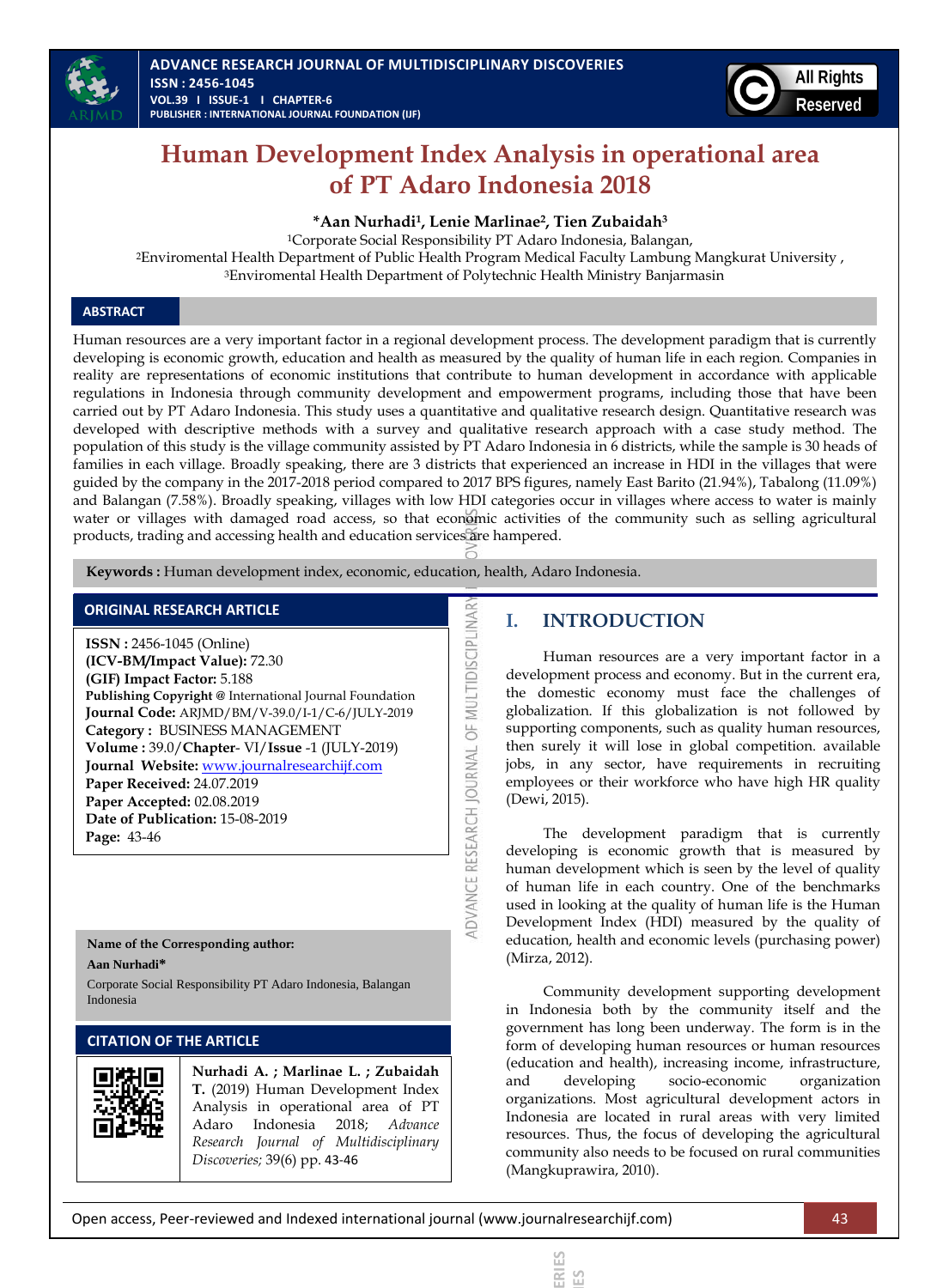#### ADVANCE RESEARCH JOURNAL OF MULTIDISCIPLINARY DISCOVERIES **ISSN : 2456-1045 (ONLINE)**

Companies in reality are representations of economic institutions. In its development, the existence of the company is considered to be able to provide many contributions to the surrounding community such as the opening of opportunities and employment, giving donations to the community, growing economic community and other multiplier effects. The role of the company / private sector is vital in the development of the economy of a country and society (Rahman, 2018).

PT Adaro Indonesia is one of the largest coal mining companies conducting mining activities in Indonesia. Administratively, PT. Adaro Indonesia is located in 2 Provinces and 6 Regencies namely Tabalong Regency, Balangan Regency, Hulu Sungai Utara Regency and Barito Kuala Regency, South Kalimantan Province. Central Kalimantan Province, namely East Barito Regency and South Barito Regency. One manifestation of community empowerment around mining operations in the context of increasing HDI in the provinces of South Kalimantan and Central Kalimantan is by implementing Corporate Social Responsibility (CSR) Programs.

PT Adaro Indonesia realizes that natural resources in the form of coal are nonrenewable. Therefore it is necessary to manage and use wisely and efficiently so that it is beneficial for all stakeholders, including the communities around the mine area. PT Adaro Indonesia has been committed from the beginning to be a good partner and neighbor for the communities around the mine area and the Regional Government. With the principle of mutual respect, partnership, long-term and sustainable commitment, the company embodies corporate policies through four program pillars, namely the development of the economic field, the development of the field of education, the development of the health sector and the development of socio-cultural fields. The four pillars aim to provide benefits for improving the welfare and independence of the community around the company's work area, so that the company can be considered an asset that must be maintained along with the continuity of its operations.

PT Adaro Indonesia's CSR program is carried out through five fields, namely education, health, economy, socio-culture and environment for the communities surrounding the company's operations. Education through scholarships, school construction. The health sector through the provision of medical equipment, building health facilities, health education, free medical treatment, mass circumcision. The economic sector through fostering micro, small and medium enterprises (MSMEs) as well as channeling business capital in the fields of agriculture, plantations and also the construction of market facilities. The socio-cultural sector through the provision of religious assistance for the construction of mosques, churches and art studios, especially local keseniaan. The environmental sector includes the construction of clean water facilities.

The Human Development Index (HDI) or the so-called Human Development Index (HDI) is a comparative measurement of life expectancy, literacy, education and living standards for all countries throughout the world. HDI is used to classify whether a country is a developed country, developing country or underdeveloped country and also to measure the influence of economic policy on quality of life.

Therefore, to determine the effectiveness of the contribution of PT Adaro Indonesia in the context of increasing HDI in the community surrounding mining operations, the HDI measurements need to be carried out annually. The results of this study can be used as input in the preparation of the Community Development and Empowerment (PPM) program for the next stage.

# **II. MATERIALS AND METHODS**

This study uses a quantitative and qualitative research design. Quantitative research was developed with descriptive methods with a survey approach and qualitative research with a case study method.

The population in this study was taken from the community of each operational village of the company that had received a CSR program from the company. Where respondents are described in the form of heads of households (KK).

# **III. STATISTICAL ANALYSIS AND GRAPHICAL PRESENTATION**

### **Table 1 HDI Results**

**DISCOVERI** 

**MULTIDISCIPLINARY** 

 $\overline{6}$ 

ADVANCE RESEARCH JOURNAL

| <b>Districts</b> | Sub-<br>districts | Village           | <b>HDI</b> | Category  |  |
|------------------|-------------------|-------------------|------------|-----------|--|
|                  | Haruai            | Lok Batu          | 71,6       | High      |  |
|                  | Kelua             | Pasar Panas       | 90,9       | Very High |  |
|                  |                   | Harus             | 66,7       | Medium    |  |
| Tabalong         | Muara<br>Harus    | Manduin           | 76,6       | High      |  |
|                  |                   | Mantuil           | 82,1       | Very High |  |
|                  | Murung<br>Pudak   | Kasiau            | 66,9       | Medium    |  |
|                  |                   | Maburai           | 97,1       | Very High |  |
|                  |                   | Mabuun            | 92,6       | Very High |  |
|                  | Tanjung           | Banyu Tajun       | 78,1       | High      |  |
|                  | Tanta             | Barimbun          | 66,7       | Medium    |  |
|                  |                   | Padang<br>Panjang | 81,5       | Very High |  |
|                  |                   | Padangin          | 71,1       | High      |  |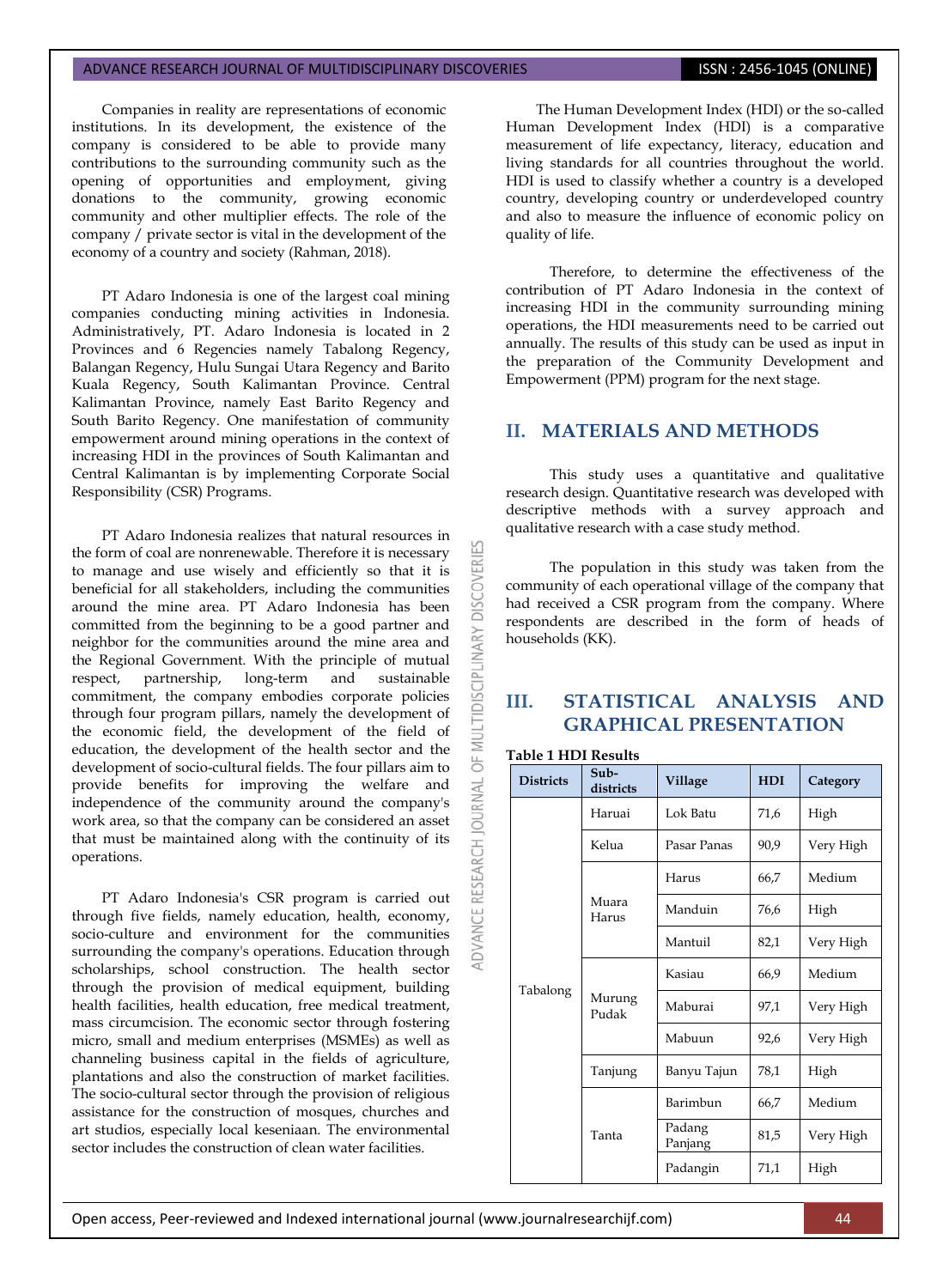#### ADVANCE RESEARCH JOURNAL OF MULTIDISCIPLINARY DISCOVERIES **ISSN : 2456-1045 (ONLINE**)

|                         |                | Tamiyang                     | 80,1       | Very High |
|-------------------------|----------------|------------------------------|------------|-----------|
|                         |                | Walangkir                    | 59,3       | Low       |
|                         |                | Warukin                      | 93,1       | Very High |
|                         | Upau           | Bilas                        | 84,8       | Very High |
|                         |                | Kaong                        | 71,7       | High      |
|                         |                | Kinarum                      | 75,5       | High      |
|                         |                | Masingai II                  | 79,2       | High      |
|                         |                | Pangelak                     | 86,6       | Very High |
| Barito<br>Selatan       | Jenamas        | Rantau<br>Kujang             | 89,91      | Very High |
|                         |                | Rantau<br>Badauh             | 53,36      | Low       |
|                         |                | Tabatan                      | 95,08      | Very High |
|                         |                | Tempulang                    | 73,41      | High      |
|                         |                | Rangga<br>Ilung              | 56,85      | Low       |
|                         | Dusun<br>Hilir | Kalanis                      | 42,89      | Low       |
| Barito<br>Timur         | Benua<br>Lima  | Taniran                      | 82,70<br>3 | Very High |
|                         |                | Banyu<br>Landas              | 87,63<br>З | Very High |
|                         |                | Bagok                        | 90,00<br>5 | Very High |
|                         |                | $\overline{G}$ udang<br>Seng | 71,31<br>7 | High      |
| Barito<br>Kuala         |                | Asia Baru                    | 60,06      | Medium    |
|                         | Kuripan        | Jambu                        | 45,12      | Low       |
|                         |                | Jambu Baru                   | 70,99      | High      |
|                         |                | Jarenang                     | 76,46      | High      |
|                         |                | Kabuau                       | 52,82      | Low       |
|                         |                | Kuripan                      | 69,90      | Medium    |
|                         |                | Rimbun<br>Tulang             | 59,89      | Low       |
|                         |                | Tabatan<br>Baru              | 55,27      | Low       |
|                         |                | Tabatan<br>Lama              | 73,68      | High      |
| Hulu<br>Sungai<br>Utara | Paminggir      | Paminggir                    | 48,67      | Low       |
|                         |                | Paminggir<br>Seberang        | 61,49      | Medium    |
|                         |                | Sapala                       | 59,39      | Low       |
|                         |                | Ambahai                      | 69,91      | Medium    |

*Sources: HDI Survey*

### **IV. RESULTS**

From the table, it can be seen that most of the villages in Tabalong Regency are in the category of "High" and "Very High" HDI, with 1 village in the low HDI category, namely Walangkir Village in Tanta District. Next is the presentation of the HDI measurement results in each District and village in Tabalong District.

From the table it can be seen that most of the villages in Balangan Regency are in the category of "High" and "Very High" HDI, with only one village in the low HDI category, namely Wonorejo village in Juai District.

From the table it can be seen that 3 of the total 6 villages observed in the South Barito Regency fall into the category of low HDI values, namely Rantau Badauh village, Rangga Ilung and Kalanis.

Based on the table, it was found that all villages in Banua Lima Subdistrict whose Human Development Index (HDI) was included in the Very High category, even exceeding the East Barito Regency HDI which was 69.71 and the East Barito Regency HDI category was Medium.

Based on the table above, it can be seen that the villages in Kuripan Subdistrict with the highest HDI are held by Jarenang Village (76.46) and the four villages with the lowest IPM are Jambu, Kabuau, Rimbun Tulang and New Tabatan. Based on the value of the HDI of South Kalimantan in 2017 amounted to 69.65 and Barito Kuala of 64.93, the average HDI of the Kuripan District (62.69) was below the value of the District and Provincial HDI. From the table, it can be seen that the low HDI rate in Jambu & Kabuau Village is caused by the low economic index numbers, while for Rimbun Tulang and Tabatan Baru Villages caused by a low health index.

Based on the table above it can be seen that there are two villages included in the low HDI category with a value of 48.67 in Paminggir Village and 59.39 in Sapala Village. This figure is below the average HDI calculation in Paminggir Subdistrict, which is 59.86. The HDI aspect in Paminggir and Sapala Village which has an index value below the Regency index average is the economic index and education.

## **V. DISCUSSION**

The low HDI category occurs in villages where access to water is mainly water or villages whose roads are damaged, so that community economic activities such as selling agricultural products, trading and accessing health and education services are hampered. So the recommendations proposed are:

1) Improved access to transportation and roads in low HDI villages so that economic activities, health services and education are easier.